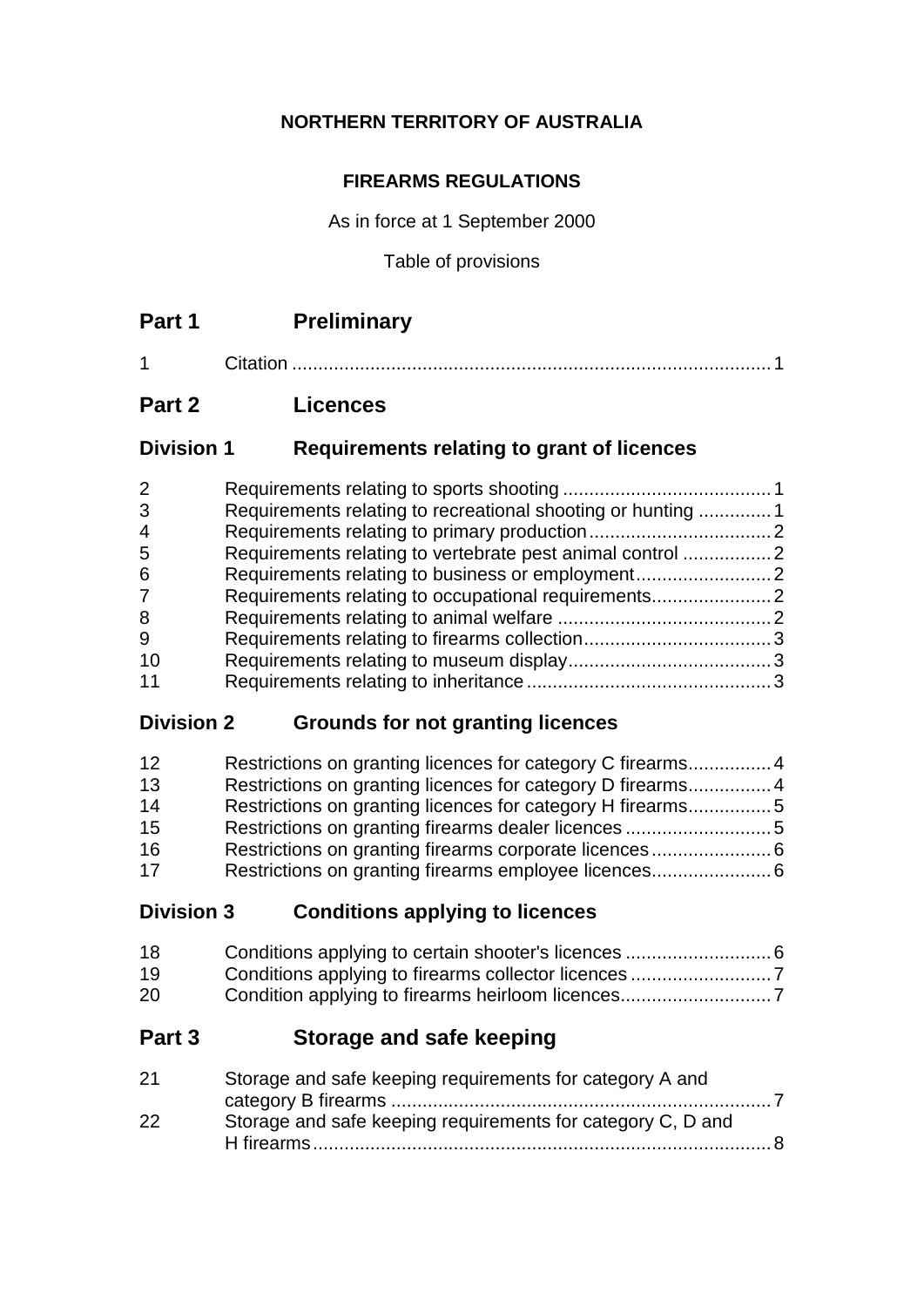| 23 | Storage and safe keeping requirements for firearms dealer    |  |
|----|--------------------------------------------------------------|--|
| 24 | Storage and safe keeping requirements for firearms armourer  |  |
| 25 | Storage and safe keeping requirements for firearms collector |  |

# **Part 4 Miscellaneous**

| 26 |  |
|----|--|
| 27 |  |
| 28 |  |
| 29 |  |
| 30 |  |
| 31 |  |
| 32 |  |
| 33 |  |
| 34 |  |
|    |  |

# **Schedule**

**ENDNOTES**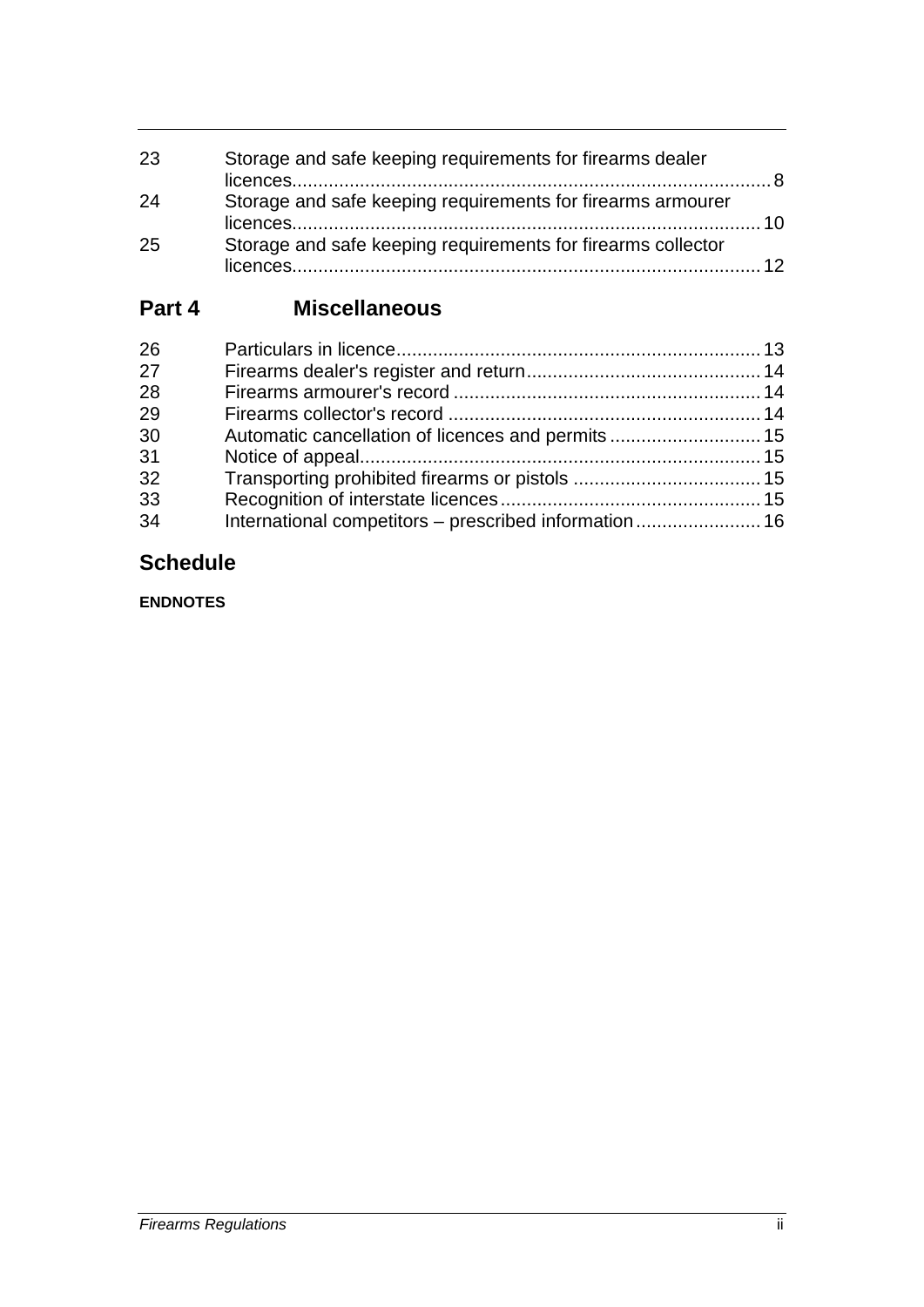# **NORTHERN TERRITORY OF AUSTRALIA**

As in force at 1 September 2000 \_\_\_\_\_\_\_\_\_\_\_\_\_\_\_\_\_\_\_\_

\_\_\_\_\_\_\_\_\_\_\_\_\_\_\_\_\_\_\_\_

### **FIREARMS REGULATIONS**

#### **Regulations under the** *Firearms Act*

### **Part 1 Preliminary**

#### **1 Citation**

These Regulations may be cited as the *Firearms Regulations*.

### **Part 2 Licences**

#### **Division 1 Requirements relating to grant of licences**

#### **2 Requirements relating to sports shooting**

An applicant for a licence whose genuine reason for possessing or using firearms is sports shooting must be a member of an approved firearms club.

#### **3 Requirements relating to recreational shooting or hunting**

An applicant for a licence whose genuine reason for possessing or using firearms is recreational shooting or hunting must:

- (a) be the owner or occupier of rural land;
- (b) produce proof of permission given by the owner or occupier of rural land to shoot on the rural land;
- (c) produce proof of permission given by an employee of an Agency, within the meaning of the *Public Sector Employment and Management Act*, to shoot on Crown land; or
- (d) produce proof of permission given by the clerk of a local government council to shoot on land owned or occupied by the council.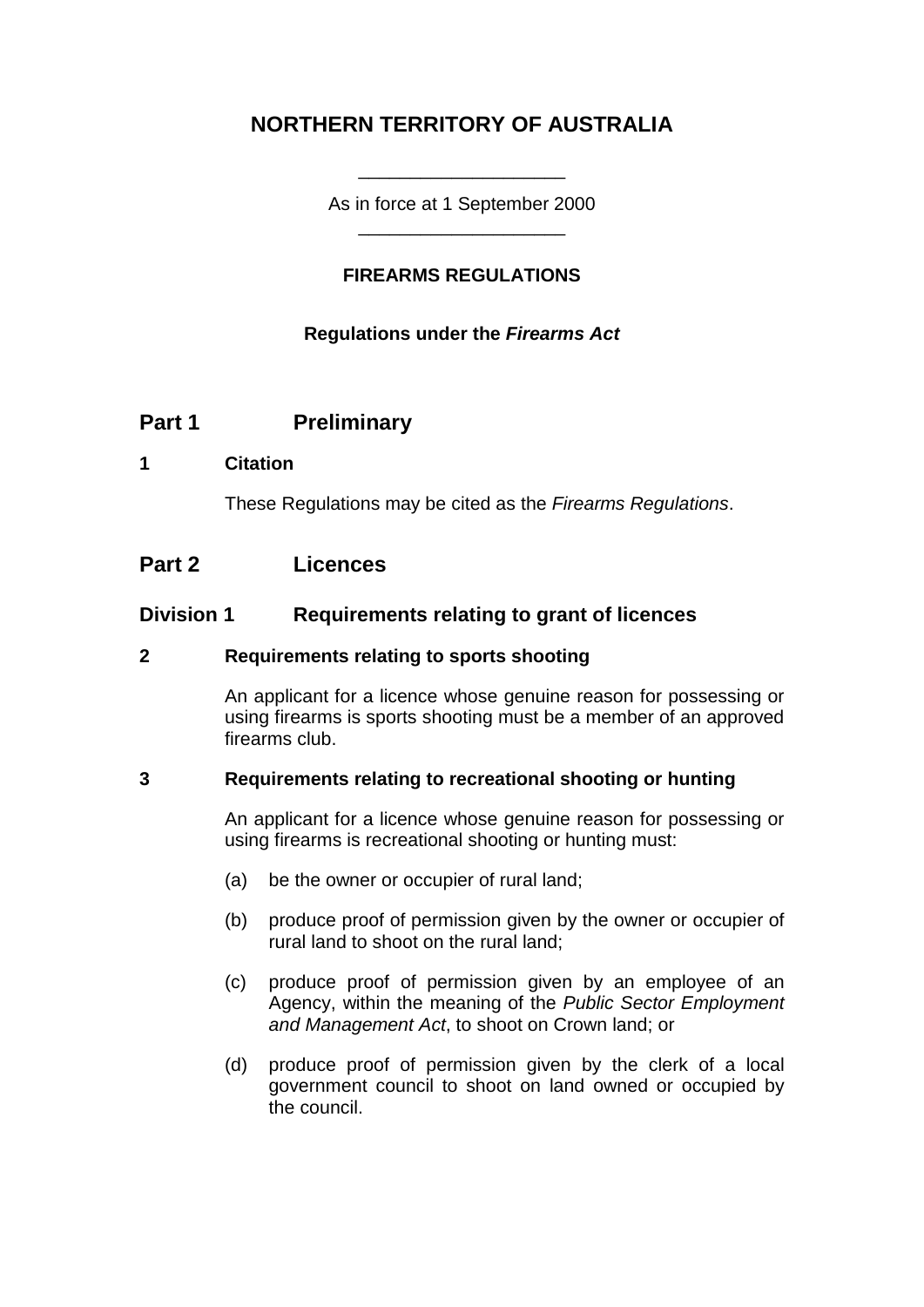#### **4 Requirements relating to primary production**

An applicant for a licence whose genuine reason for possessing or using firearms is primary production must:

- (a) be a person who is a primary producer or the owner, lessee or manager of land used for primary production; and
- (b) produce evidence to the Commissioner's satisfaction that he or she intends to use firearms solely in connection with farming or grazing activities (including the suppression of vertebrate pest animals on the land).

#### **5 Requirements relating to vertebrate pest animal control**

An applicant for a licence whose genuine reason for possessing or using firearms is vertebrate pest animal control must be:

- (a) a professional contract shooter engaged or employed in controlling vertebrate pest animals on rural land; or
- (b) a person employed by or in, or authorised by, an Agency, within the meaning of the *Public Sector Employment and Management Act*, or a government or local government organisation, that has functions relating to the control or suppression of vertebrate pest animals.

#### **6 Requirements relating to business or employment**

An applicant for a licence whose genuine reason for possessing or using firearms is business or employment must demonstrate that it is necessary in the conduct of the applicant's business or employment to possess or use firearms for which the licence is sought.

#### **7 Requirements relating to occupational requirements**

An applicant for a licence whose genuine reason for possessing or using firearms is occupational requirements must be employed or engaged in an occupation that requires the possession or use of firearms for which the licence is sought.

#### **8 Requirements relating to animal welfare**

An applicant for a licence whose genuine reason for possessing or using firearms is animal welfare must be:

(a) an officer of the Royal Society for the Prevention of Cruelty to Animals established in the Territory;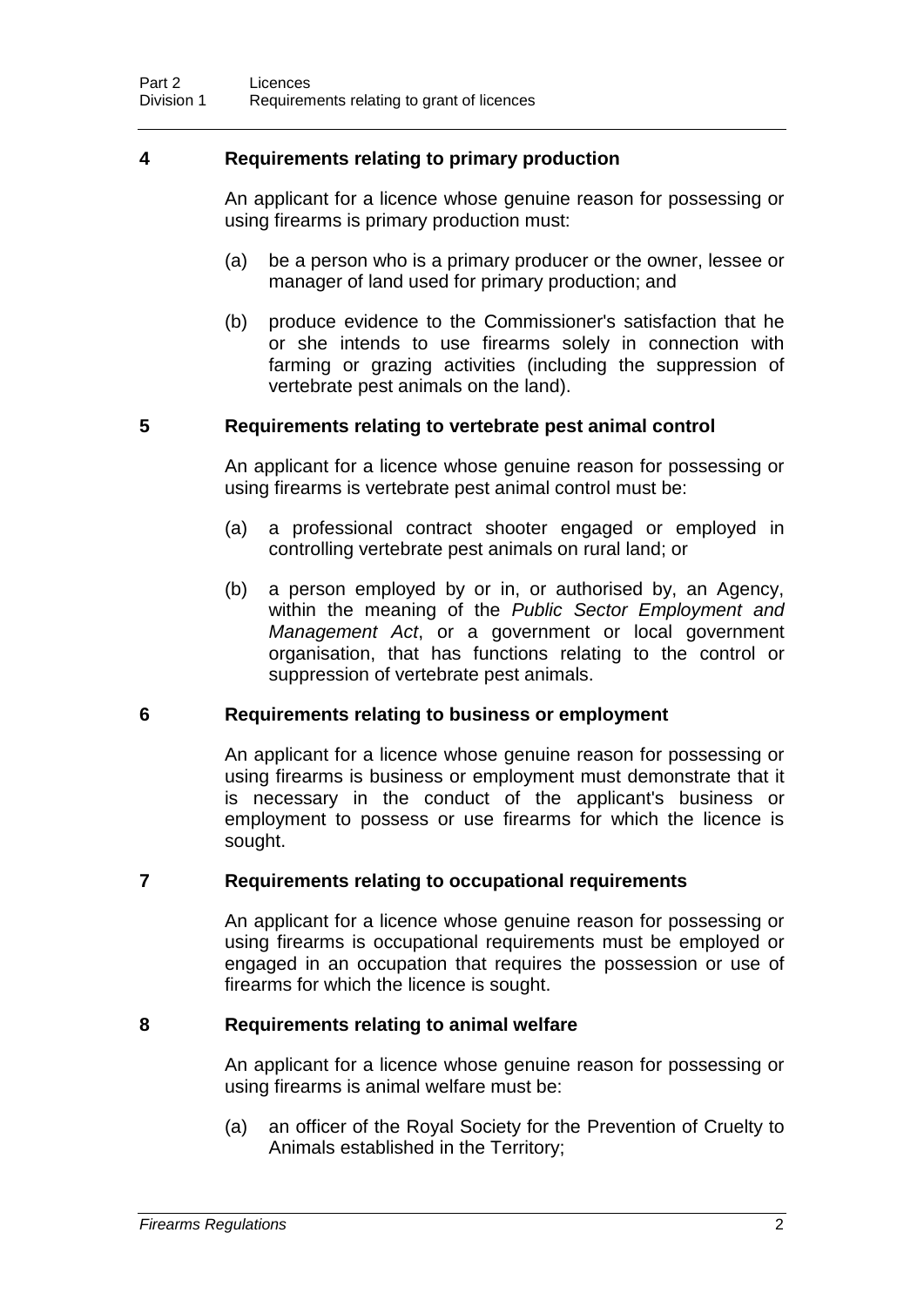- (b) a registered veterinarian or registered veterinarian specialist, within the meaning of the *Veterinarians Act*;
- (c) a person employed by or in an Agency, within the meaning of the *Public Sector Employment and Management Act*, or a government or local government organisation, responsible for animal welfare; or
- (d) an owner, transporter, drover or other handler of animals who may need to destroy animals to avoid suffering.

#### **9 Requirements relating to firearms collection**

An applicant for a licence whose genuine reason for possessing firearms is firearms collection must:

- (a) be a member of an approved society or club the members of which collect firearms of the kind for which the licence is sought; and
- (b) collect firearms for display:
	- (i) as curiosities or ornaments; or
	- (ii) for their historic or artistic value or mechanical uniqueness.

#### **10 Requirements relating to museum display**

An applicant for a licence whose genuine reason for possessing or using firearms is museum display must collect firearms for display:

- (a) as curiosities or ornaments; or
- (b) for their historic or artistic value or mechanical uniqueness.

#### **11 Requirements relating to inheritance**

An applicant for a licence whose genuine reason for possessing a firearm is inheritance must:

- (a) produce proof of the inheritance; and
- (b) not qualify to possess the firearm under any other licence.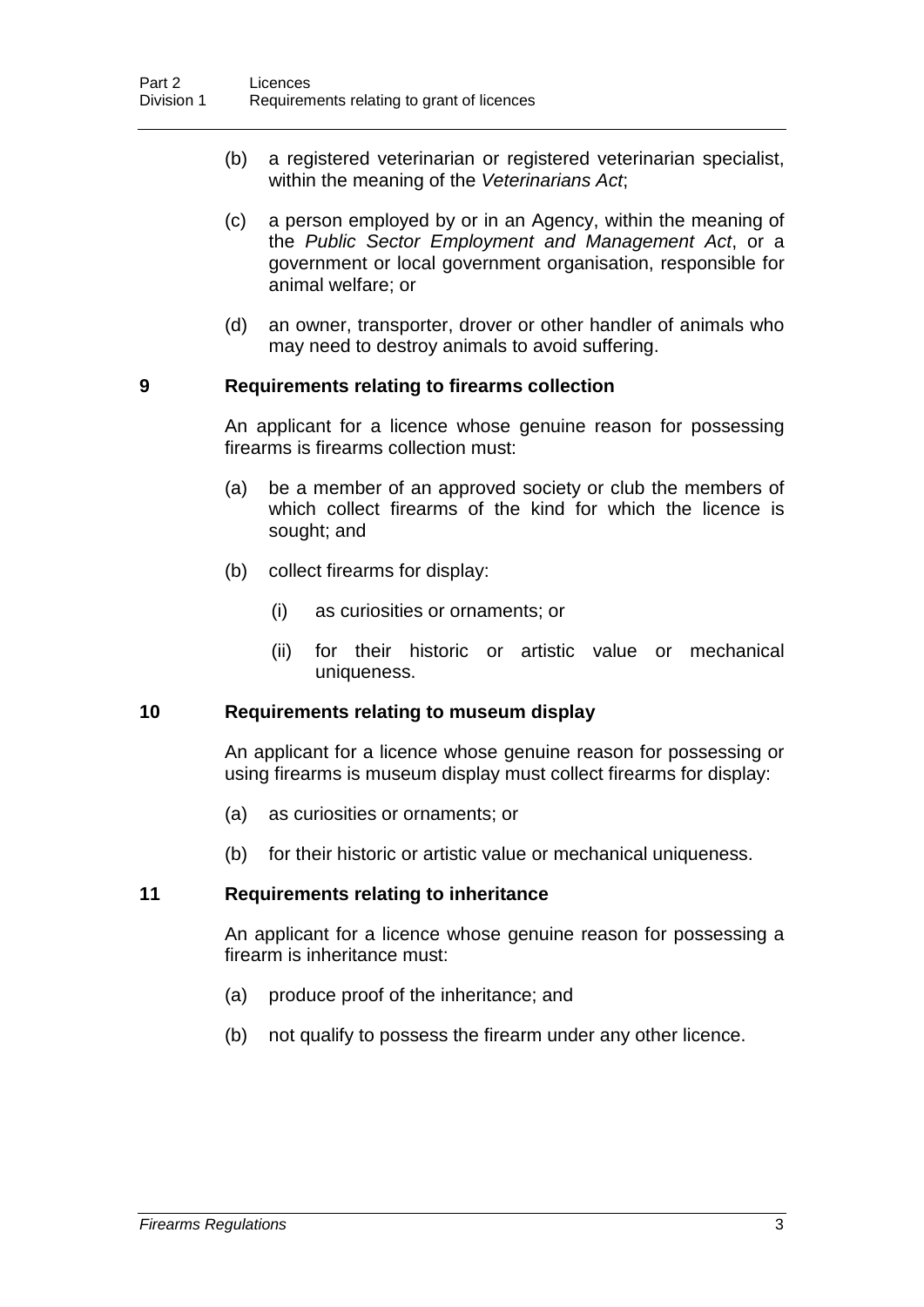# **Division 2 Grounds for not granting licences**

### **12 Restrictions on granting licences for category C firearms**

- (1) The Commissioner is not to grant a licence authorising the possession or use of category C firearms unless:
	- (a) the genuine reason established by the applicant for the licence is:
		- (i) sports shooting;
		- (ii) animal welfare;
		- (iii) primary production; or
		- (iv) firearms collection;
	- (b) the applicant produces evidence to the Commissioner's satisfaction that there is a genuine need for the applicant to possess or use category C firearms; and
	- (c) the applicant produces evidence to the Commissioner's satisfaction that the genuine need is not met by any other means (including by the possession or use of category A firearms or category B firearms).
- (2) Where the genuine reason established under subregulation (1) is sport shooting, an applicant is to be taken to have complied with paragraphs (b) and (c) where the applicant satisfies the Commissioner that:
	- (a) he or she is a member of an approved firearms club; and
	- (b) members of the firearms club compete in disciplines conducted by the Olympic Games or the Commonwealth Games or at national, international or world championships.

#### **13 Restrictions on granting licences for category D firearms**

- (1) The Commissioner is not to grant a licence authorising the possession or use of category D firearms unless:
	- (a) the genuine reason established by the applicant for the licence is:
		- (i) vertebrate pest animal control;
		- (ii) primary production; or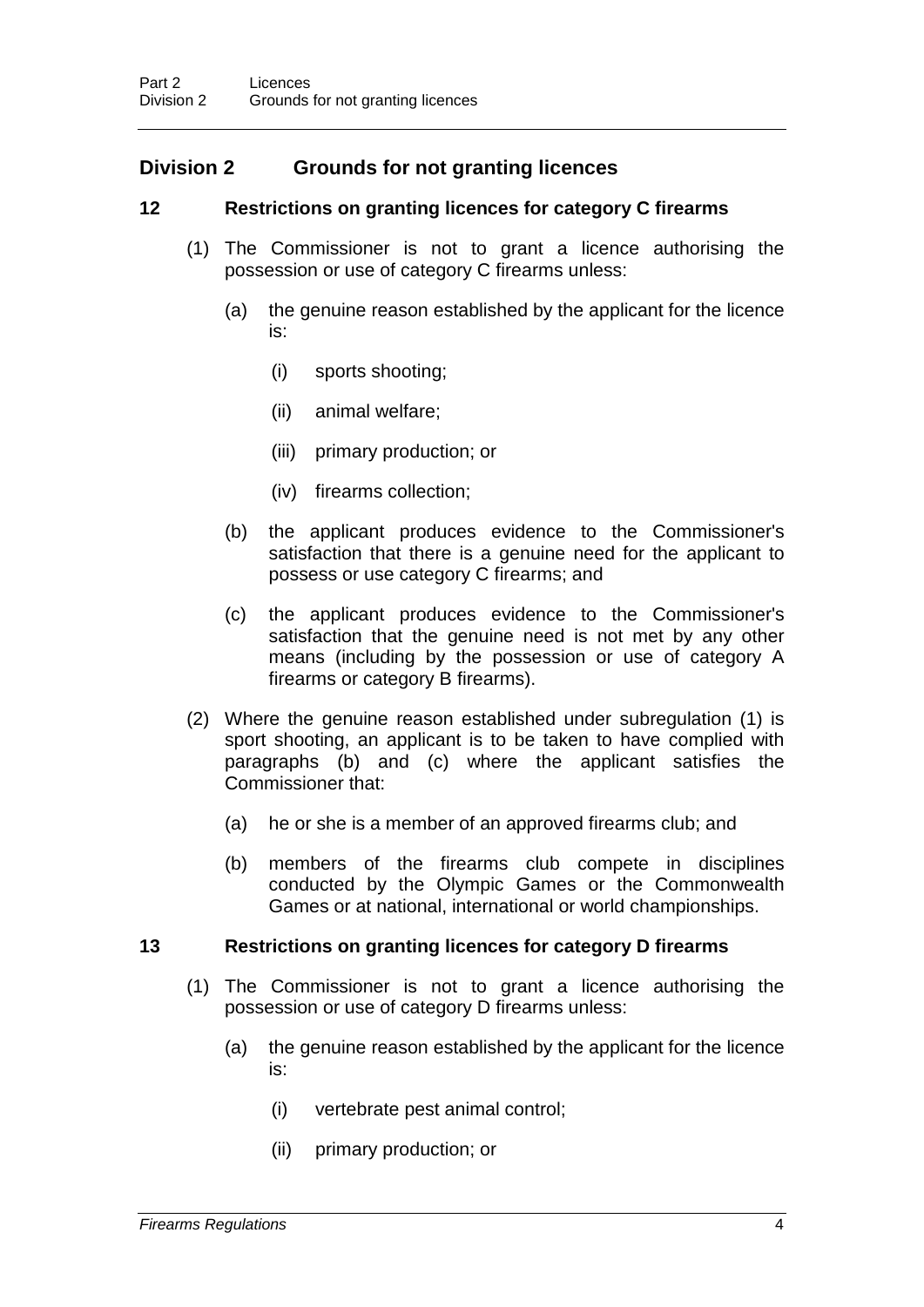- (iii) firearms collection; and
- (b) the applicant produces evidence to the Commissioner's satisfaction that there is a genuine need for the applicant to possess or use category D firearms.
- (2) Where the genuine reason established under subregulation (1) is primary production, the applicant must produce evidence to the Commissioner's satisfaction that he or she needs to possess or use category D firearms for the culling of large feral animals and the need is not met by any other means (including by the possession or use of another category of firearm or the employing of a professional contract shooter).

#### **14 Restrictions on granting licences for category H firearms**

The Commissioner is not to grant a licence authorising the possession or use of category H firearms unless:

- (a) the genuine reason established by the applicant for the licence is:
	- (i) sport or target shooting;
	- (ii) business or employment; or
	- (iii) firearms collection; and
- (b) the applicant produces evidence to the Commissioner's satisfaction that there is a genuine need for the person to possess or use category H firearms.

#### **15 Restrictions on granting firearms dealer licences**

- (1) The Commissioner is not to grant a firearms dealer licence in respect of category C firearms, category D firearms or category H firearms unless:
	- (a) the applicant for the licence is already the holder of a firearms dealer licence;
	- (b) the applicant produces evidence to the Commissioner's satisfaction that the applicant derives a substantial part of his or her income from dealing in firearms; and
	- (c) the Commissioner is satisfied that the applicant has complied with the reporting and the storage and safe keeping requirements in respect of the firearms dealer licence held by the applicant.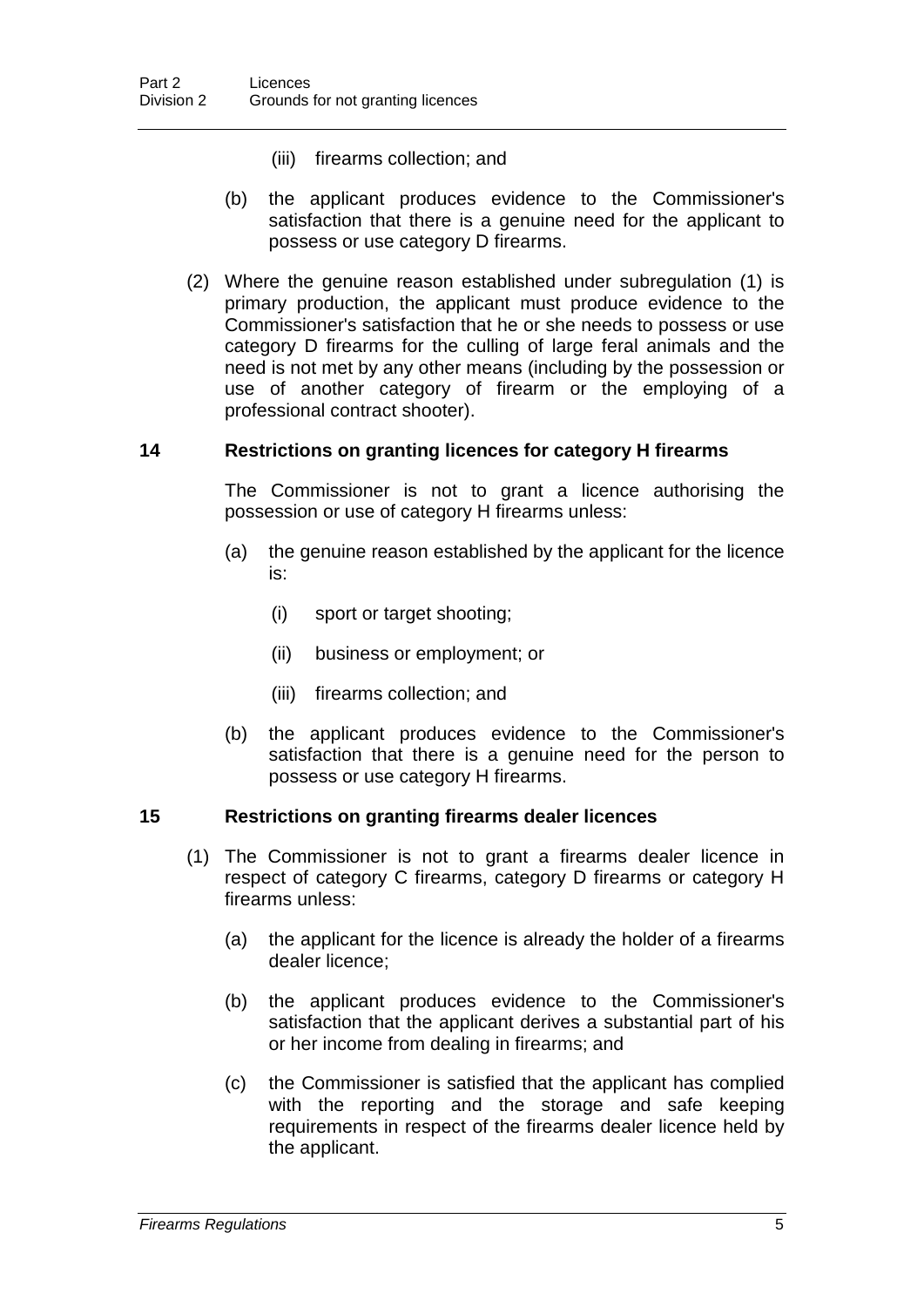(2) Subregulation (1) does not apply where the applicant is an approved firearms club.

#### **16 Restrictions on granting firearms corporate licences**

The Commissioner is not to grant a firearms corporate licence unless satisfied:

- (a) the applicant is engaged in a business or undertakes activities in respect of which there is a need to possess or use firearms;
- (b) the applicant has made adequate provision for the safe storage and control of firearms the applicant will possess; and
- (c) the applicant has made arrangements, when required by the Commissioner, for those employees of the applicant who will possess firearms to undertake an approved firearms training and safety program.

#### **17 Restrictions on granting firearms employee licences**

The Commissioner may refuse to grant a firearms employee licence unless satisfied that the applicant has satisfactorily completed an approved firearms training and safety program.

#### **Division 3 Conditions applying to licences**

#### **18 Conditions applying to certain shooter's licences**

- (1) A shooter's licence authorising the possession or use of category D firearms granted to an applicant whose genuine reason is primary production is subject to the following conditions:
	- (a) the holder may only possess or use category D firearms in an area specified by the Commissioner;
	- (b) the holder must obtain the approval of the Civil Aviation Safety Authority before using category D firearms from a helicopter;
	- (c) the holder is to use category D firearms for culling from the ground only when airborne culling is not practicable;
	- (d) at the expiration of the licence, all category D firearms must be surrendered to a member of the Police Force or stored or disposed of in an approved manner.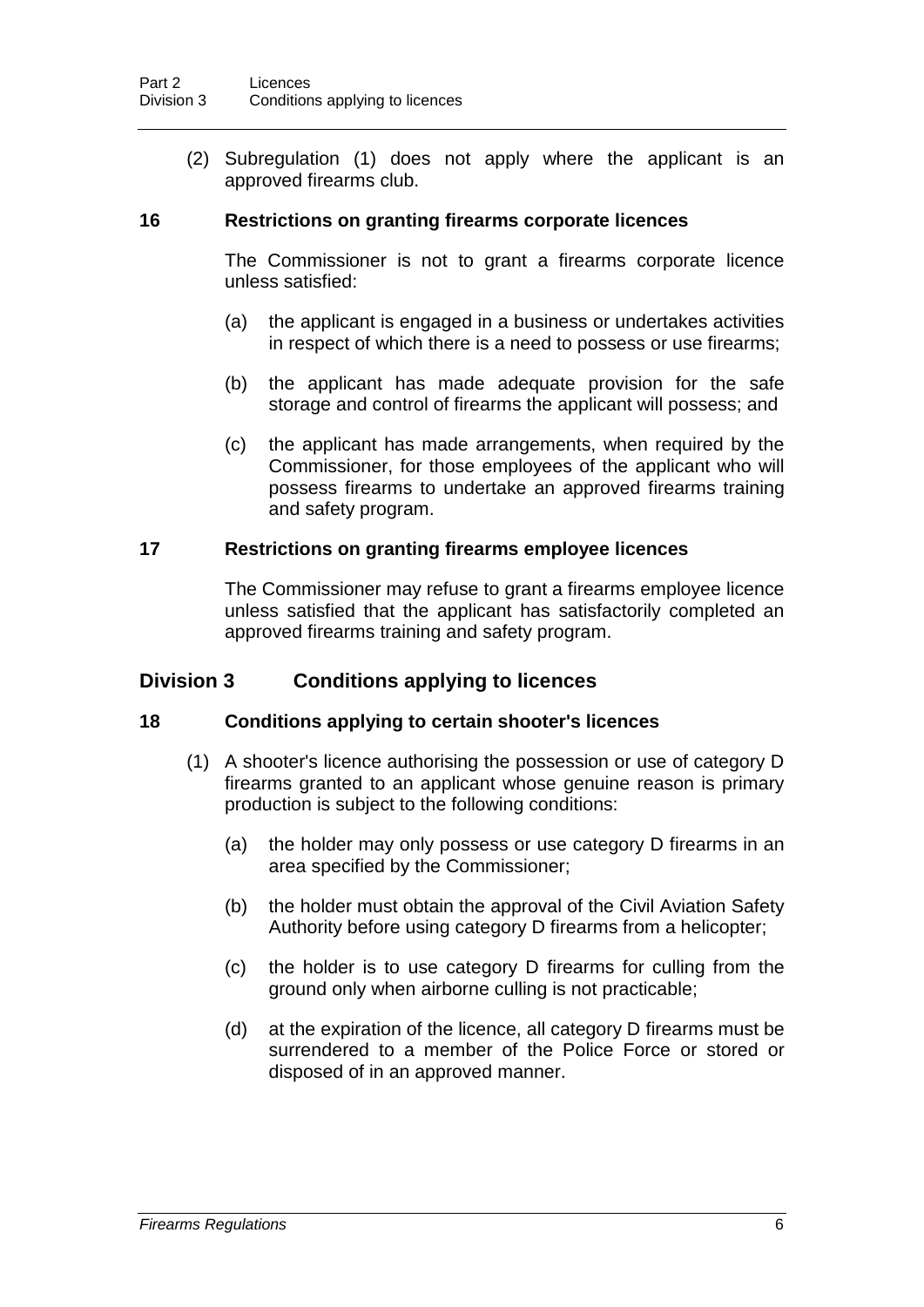- (2) A shooter's licence authorising the possession or use of category C firearms, that are shotguns, granted to an applicant in accordance with regulation 12(2) is subject to the following conditions:
	- (a) the holder must take part in not less than 4 clay target competitions conducted by the club of which he or she is a member in each year of the licence; and
	- (b) the holder may only use a shotgun under the licence:
		- (i) at premises occupied by a firearms club that are approved under Part 8 of the Act; and
		- (ii) in accordance with approved competition and associated training programs (including the loading of not more than 2 cartridges at a time).

#### **19 Conditions applying to firearms collector licences**

A firearms collector licence is subject to the following conditions:

- (a) all category D firearms in the collection must be rendered permanently incapable of being fired;
- (b) all category C firearms in the collection must be rendered temporarily incapable of being fired by the removal and separate storage of the bolt or firing pin or by a trigger lock, or by an approved method;
- (c) the holder must not restore a category D firearm in the collection to a state that it can be fired.

#### **20 Condition applying to firearms heirloom licences**

A firearm heirloom licence is subject to the condition that a firearm specified in the licence must be permanently incapable of being fired.

# **Part 3 Storage and safe keeping**

#### **21 Storage and safe keeping requirements for category A and category B firearms**

A category A firearm or category B firearm must be stored in accordance with the following requirements:

(a) when the firearm is not actually being used or carried, it must be stored in a locked receptacle of an approved type;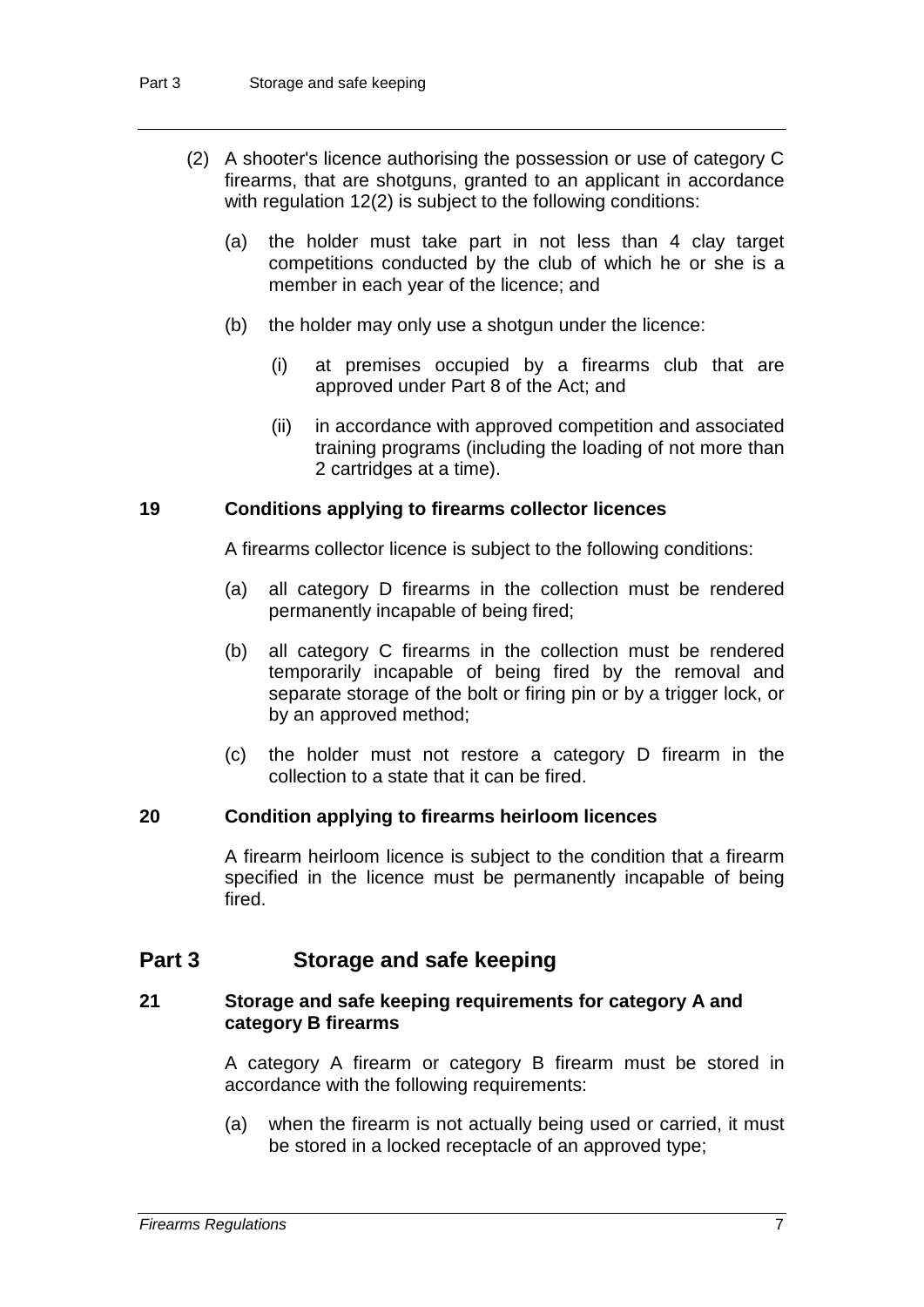- (b) if the receptacle weighs less than 150 kg when empty, it must be fixed to a wall or floor in a manner that prevents its easy removal;
- (c) ammunition for the firearm must be stored in a locked container that is kept separate from the receptacle containing the firearm.

#### **22 Storage and safe keeping requirements for category C, D and H firearms**

A category C firearm, category D firearm or category H firearm must be stored in accordance with the following requirements:

- (a) when the firearm is not actually being used or carried, it must be stored in a locked steel safe of an approved type or in a locked receptacle of an approved type that cannot be easily penetrated;
- (b) the safe or receptacle must be bolted to a wall or floor;
- (c) ammunition for the firearm must be stored in a locked container of an approved type that is kept separate from the safe or receptacle containing the firearm.

#### **23 Storage and safe keeping requirements for firearms dealer licences**

- (1) The following storage and safe keeping requirements apply to premises or a part of premises used by the holder of a firearms dealer licence to conduct business under the licence:
	- (a) the premises or the part of the premises must be a permanent building that complies with the following:
		- (i) all doors must be made of solid material or covered by a steel sheet or reinforced steel mesh that is firmly fixed or motion sensors must be fitted to all internal areas of the premises or the part of the premises;
		- (ii) all doors must be fitted with locks of the dead latch type or an extra hasp and padlock must be fitted;
		- (iii) all doors must be fitted with hinges that are concealed or that have had the hinge pins welded;
		- (iv) all doors must be fitted with 4 shoot bolts, on the inside and at the top and bottom of each door;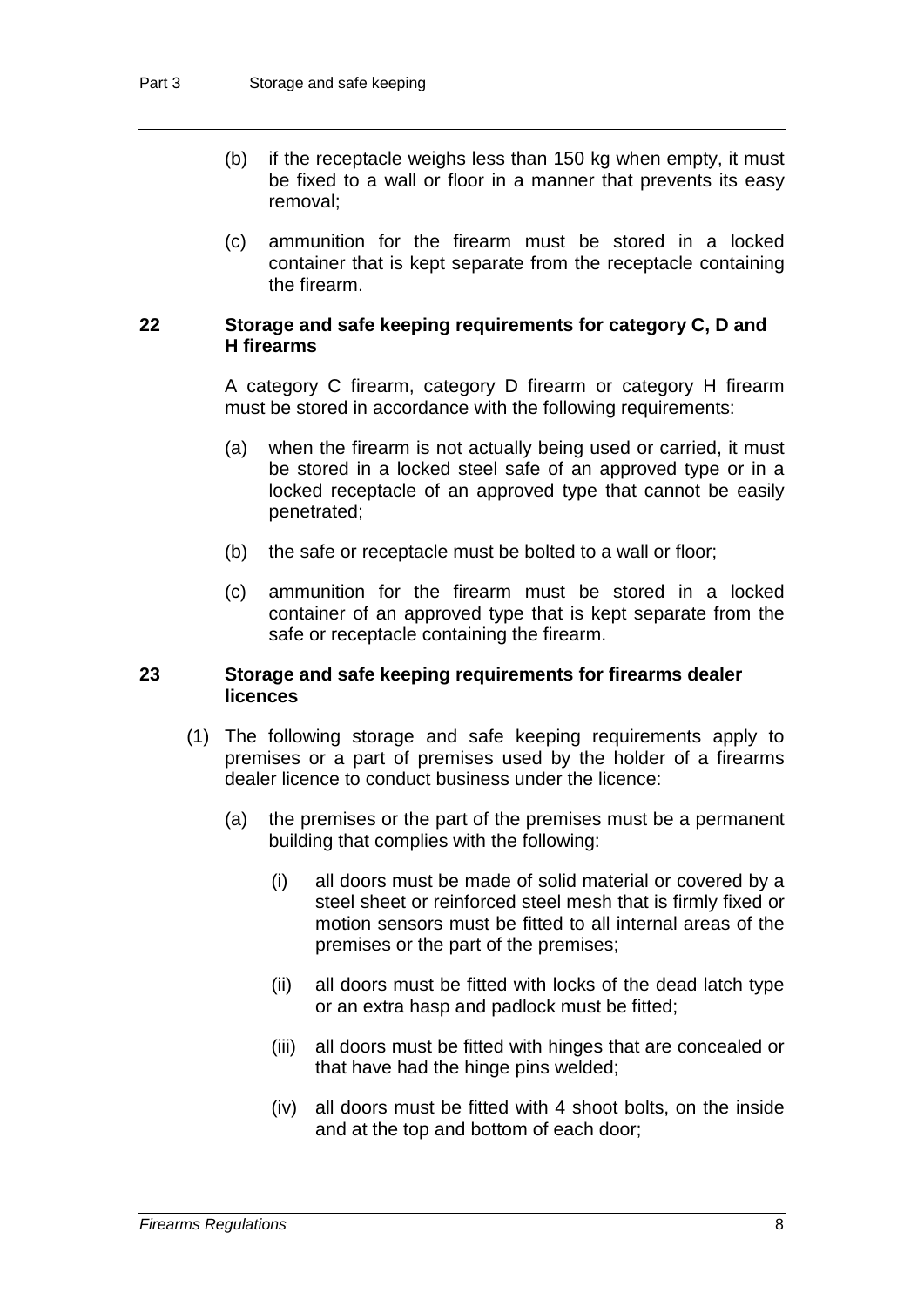- (v) all side and rear windows must be fitted with security screens;
- (vi) all front windows must be fitted with security screens or motion sensors must be fitted to all internal areas of the premises or the part of the premises;
- (vii) where motions sensors are fitted, they must be connected and operate to warn of any unauthorised entry of persons;
- (b) a storage room in the premises or part of the premises in which firearms are stored must comply with the following:
	- (i) all walls must be sufficiently solid to provide a physical barrier to entry;
	- (ii) all windows must be fitted with security screens;
	- (iii) all lockable containers in the room must be constructed of steel or similar strong material and must be fitted with hinges that are concealed or that have had the hinge pins welded.
- (2) The following storage and safekeeping requirements apply to firearms possessed under a firearms dealer licence:
	- (a) category A firearms and category B firearms may be displayed during business hours if:
		- (i) the firearms are displayed in a rack that is fixed to a solid wall; and
		- (ii) the firearms are secured in the rack by a high tensile cable or chain, with a minimum diameter of 4 mm, that passes through the trigger guard of each firearm and is padlocked to a wall or other immovable fixture;
	- (b) category H firearms may be displayed during business hours if the firearms are in a lockable display cabinet that is:
		- (i) fitted with glass or other material of sufficient strength to prevent easy entry; and
		- (ii) locked at all times except when a person who is the holder of a licence that authorises the person to possess or use category H firearms is inspecting a firearm in the cabinet;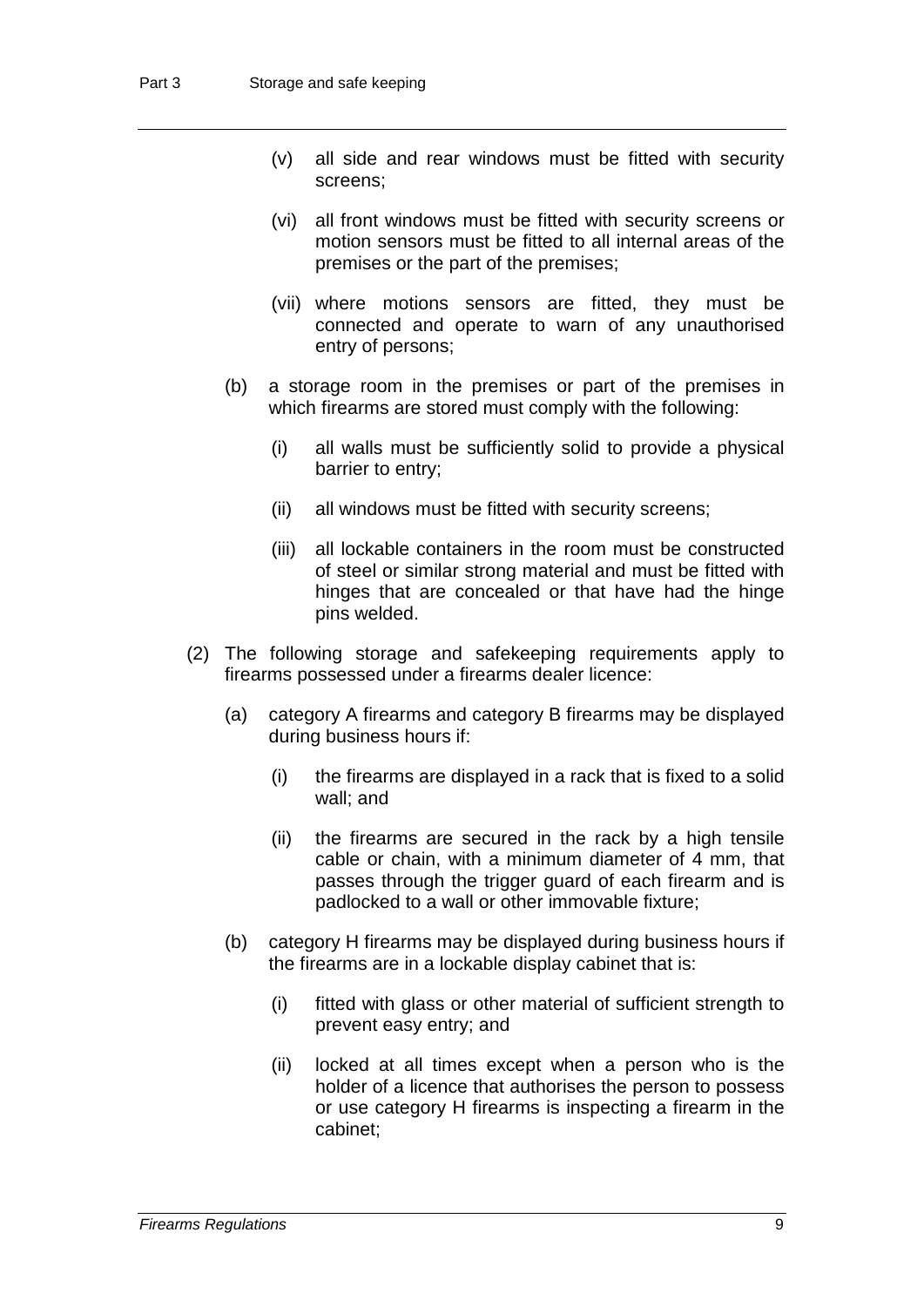- (c) all display cabinets in which firearms are displayed must be designed so that the firearms on display cannot be readily removed;
- (d) category A firearms and category B firearms may be stored in the rack referred to in paragraph (a) after business hours if the rack is constructed so that a sliding or drop down security mesh screen covers the firearms in the rack to prevent their removal;
- (e) category A firearms and category B firearms, if not stored after business hours in accordance with paragraph (d), must be stored in a storage room that complies with the requirements of subregulation (1)(b);
- (f) category H firearms must be stored after business hours in a locked safe in a storage room that complies with the requirements of subregulation (1)(b);
- (g) category C firearms and category D firearms must not be displayed at anytime and must be stored in a storage room that complies with the requirements of subregulation (1)(b) in a safe that must remain locked at all times except when a person who holds a licence to possess or use category C firearms or category D firearms is inspecting a firearm in the safe.
- (3) The holder of a firearms dealer licence must affix and keep affixed to each firearm in the holder's possession (other than for the purposes of maintenance or repair) a label showing the entry number for that firearm as entered in the register required to be kept under the Act and the identifying number (if any) of the firearm.

#### **24 Storage and safe keeping requirements for firearms armourer licences**

- (1) The following storage and safe keeping requirements apply to premises or a part of premises used by the holder of a firearms armourer licence to conduct business under the licence:
	- (a) the premises or the part of the premises must be a permanent building that complies with the following:
		- (i) all doors must be made of solid material or covered by a steel sheet or reinforced steel mesh that is firmly fixed;
		- (ii) all doors must be fitted with locks of the dead latch type or an extra hasp and padlock must be fitted;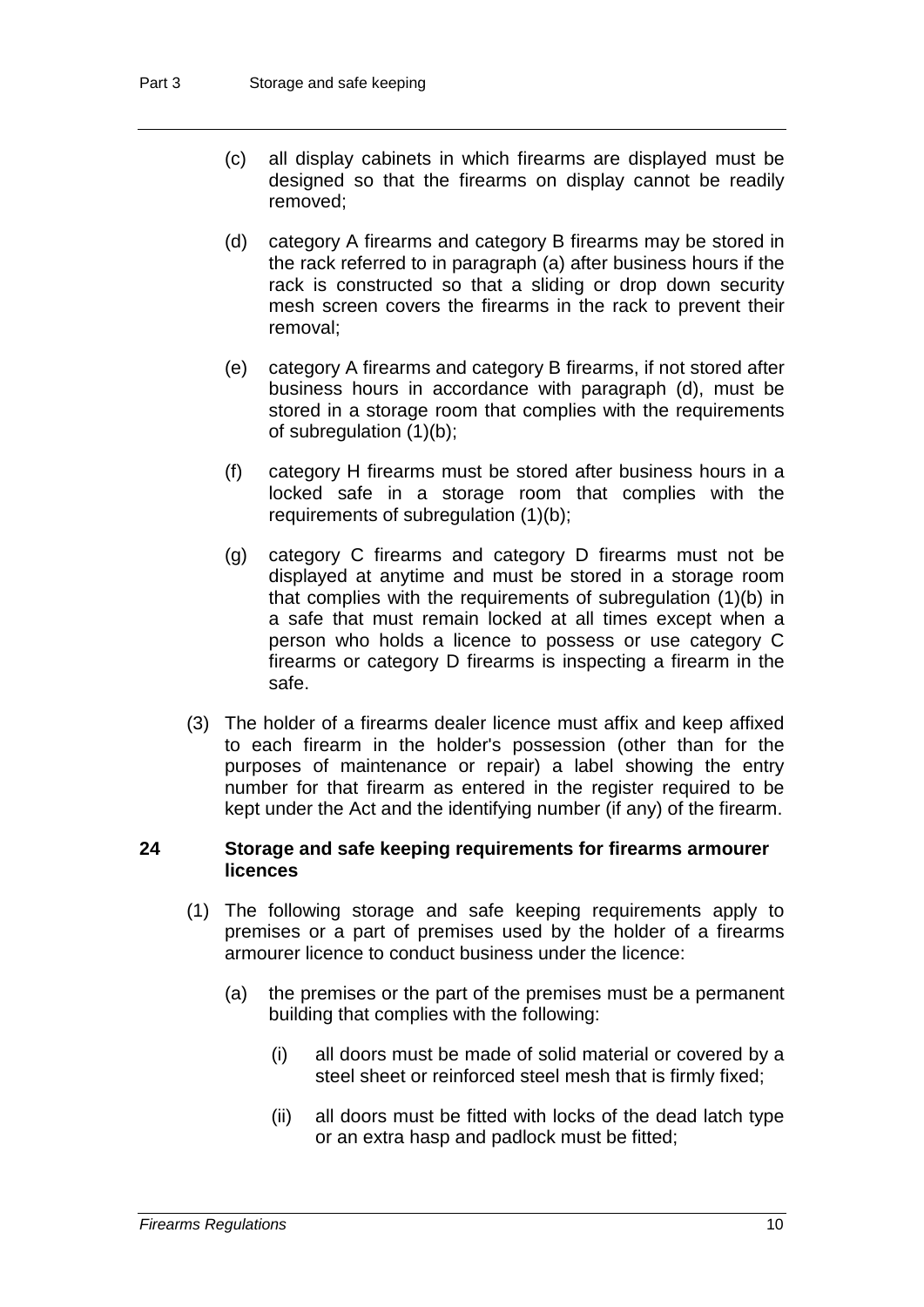- (iii) all doors must be fitted with hinges that are concealed or that have had the hinge pins welded;
- (iv) all doors must be fitted with 4 shoot bolts, on the inside and at the top and bottom of each door;
- (v) all side and rear windows must be fitted with security screens;
- (vi) all front windows must be fitted with security screens or motion sensors must be fitted to all internal areas of the premises or the part of the premises;
- (vii) where motions sensors are fitted, they must be connected and operate to warn of any unauthorised entry of persons;
- (b) a storage room in which firearms are stored must comply with the following:
	- (i) all walls must be sufficiently solid to provide a physical barrier to entry;
	- (ii) all windows must be fitted with security screens;
	- (iii) all lockable containers in the room must be constructed of steel or similar strong material, fixed to the floor or wall, and must be fitted with hinges that are concealed or that have had the hinge pins welded.
- (2) The following storage and safekeeping requirements apply to firearms possessed under a firearms armourer licence:
	- (a) category A firearms and category B firearms may be displayed during business hours if:
		- (i) the firearms are displayed in a rack that is fixed to a solid wall; and
		- (ii) the firearms are secured in the rack by a high tensile cable or chain, with a minimum diameter of 4 mm, that passes through the trigger guard of each firearm and is padlocked to a wall or other immovable fixture;
	- (b) all display cabinets in which firearms are displayed must be designed so that the firearms on display cannot be readily removed;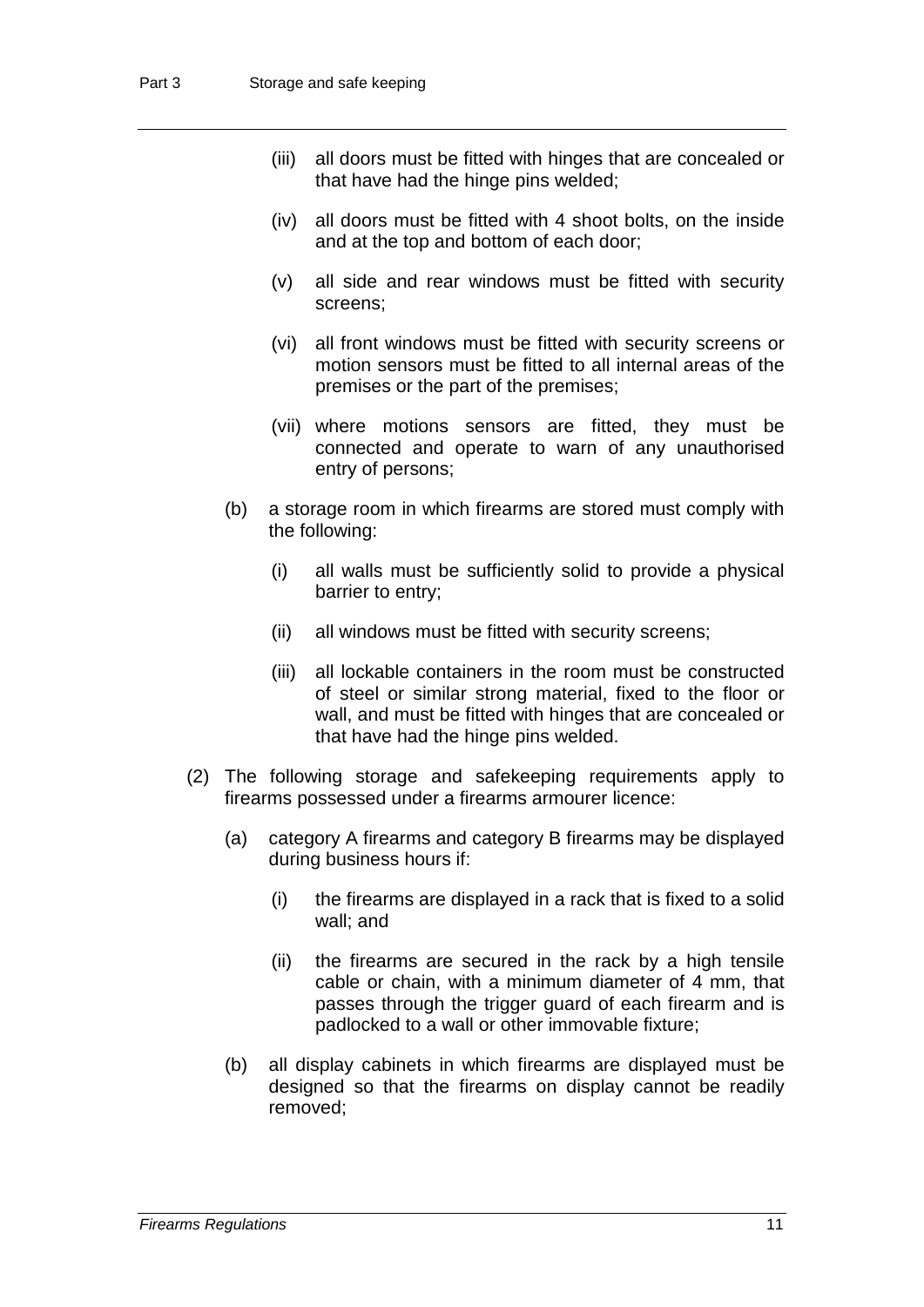- (c) category A firearms and category B firearms may be stored in the rack referred to in paragraph (a) after business hours if the rack is constructed so that a sliding or drop down security mesh screen covers the firearms in the rack to prevent their removal;
- (d) category A firearms and category B firearms, if not stored after business hours in accordance with paragraph (c), must be stored in a storage room that complies with the requirements of subregulation (1)(b);
- (e) category H firearms must be stored after business hours in a locked safe in a storage room that complies with the requirements of subregulation (1)(b);
- (f) category C firearms, category D firearms and category H firearms must be stored in a locked safe except when being repaired or tested.

#### **25 Storage and safe keeping requirements for firearms collector licences**

- (1) The following storage and safe keeping requirements apply to premises or a part of premises used by the holder of a firearms collector licence to store firearms under the licence:
	- (a) the premises or the part of the premises must be a permanent building and all windows and doors to the building must be fitted with locks;
	- (b) a storage room in which firearms are stored must comply with the following:
		- (i) all walls must be sufficiently solid to provide a physical barrier to entry;
		- (ii) all windows are to be fitted with security screens;
		- (iii) all doors must be made of solid material or covered by a steel sheet or reinforced steel mesh that is firmly fixed;
		- (iv) all doors must be fitted with locks of the dead latch type or an extra hasp and padlock must be fitted;
		- (v) all doors must be fitted with hinges that are concealed or that have had the hinge pins welded;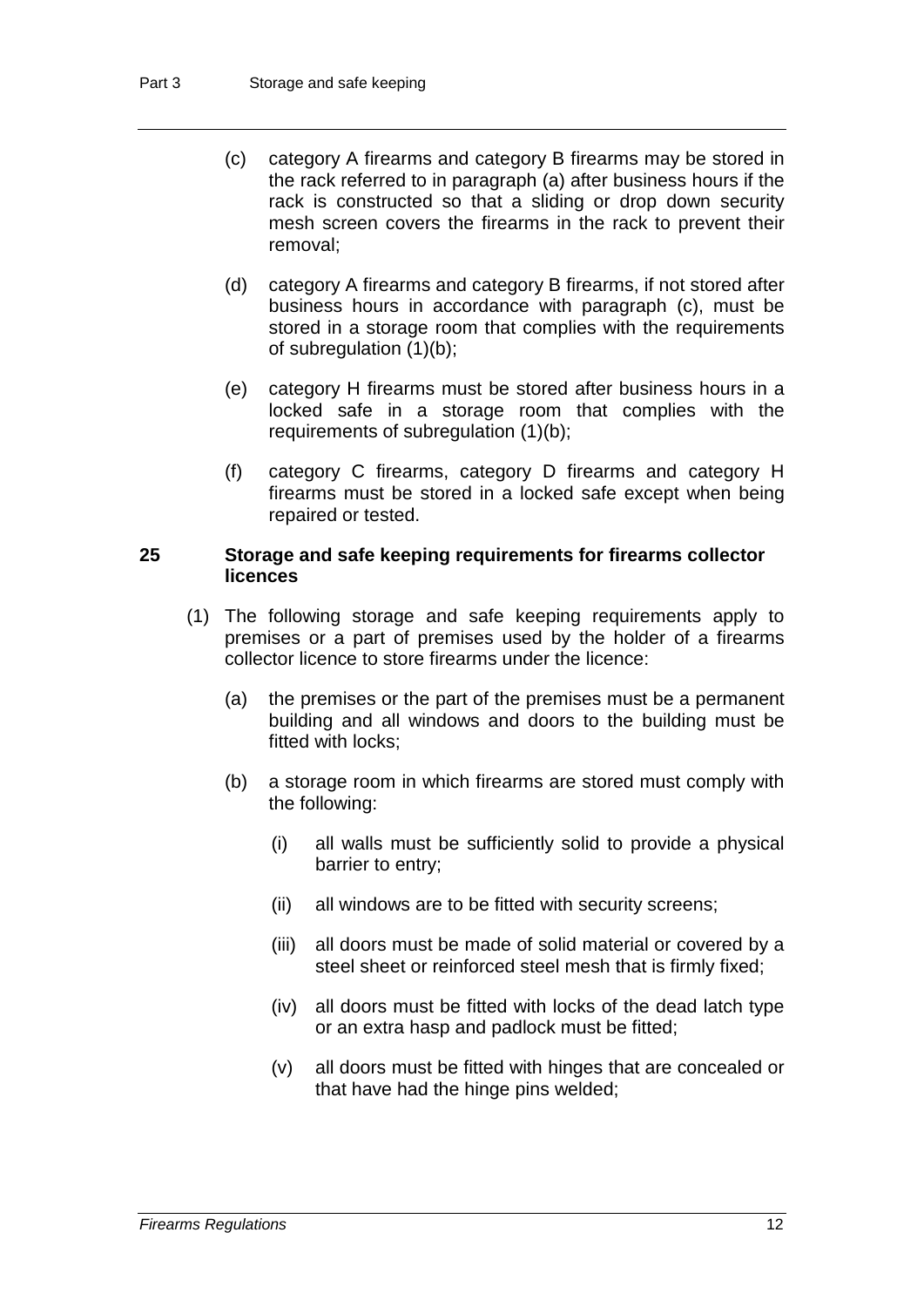- (vi) all lockable containers in the room must be constructed of steel or similar strong material and must be fitted with hinges that are concealed or that have had the hinge pins welded.
- (2) The following storage and safekeeping requirements apply to firearms possessed under a firearms collector licence:
	- (a) category A firearms and category B firearms may be displayed if:
		- (i) the firearms are displayed in a rack that is fixed to a solid wall; and
		- (ii) the firearms are secured in the rack by a high tensile cable or chain, with a minimum diameter of 4 mm, that passes through the trigger guard of each firearm and is padlocked to a wall or other immovable fixture;
	- (b) category C firearms may be displayed if the firearms are in a lockable display cabinet designed so that the firearms in the cabinet cannot be readily removed;
	- (c) category D firearms and category H firearms must be stored in a locked container in a storage room complying with the requirements of subregulation (1)(b) and may be displayed only in the presence of the holder of the firearms collector licence.

### **Part 4 Miscellaneous**

#### **26 Particulars in licence**

For the purposes of section 12 of the Act, the prescribed particulars are:

- (a) the name of the holder;
- (b) if the holder is an individual, the date of birth of the holder;
- (c) the genuine reason for the licence;
- (d) the type of licence;
- (e) the number of the licence;
- (f) the category of firearms that may be possessed or used under the licence;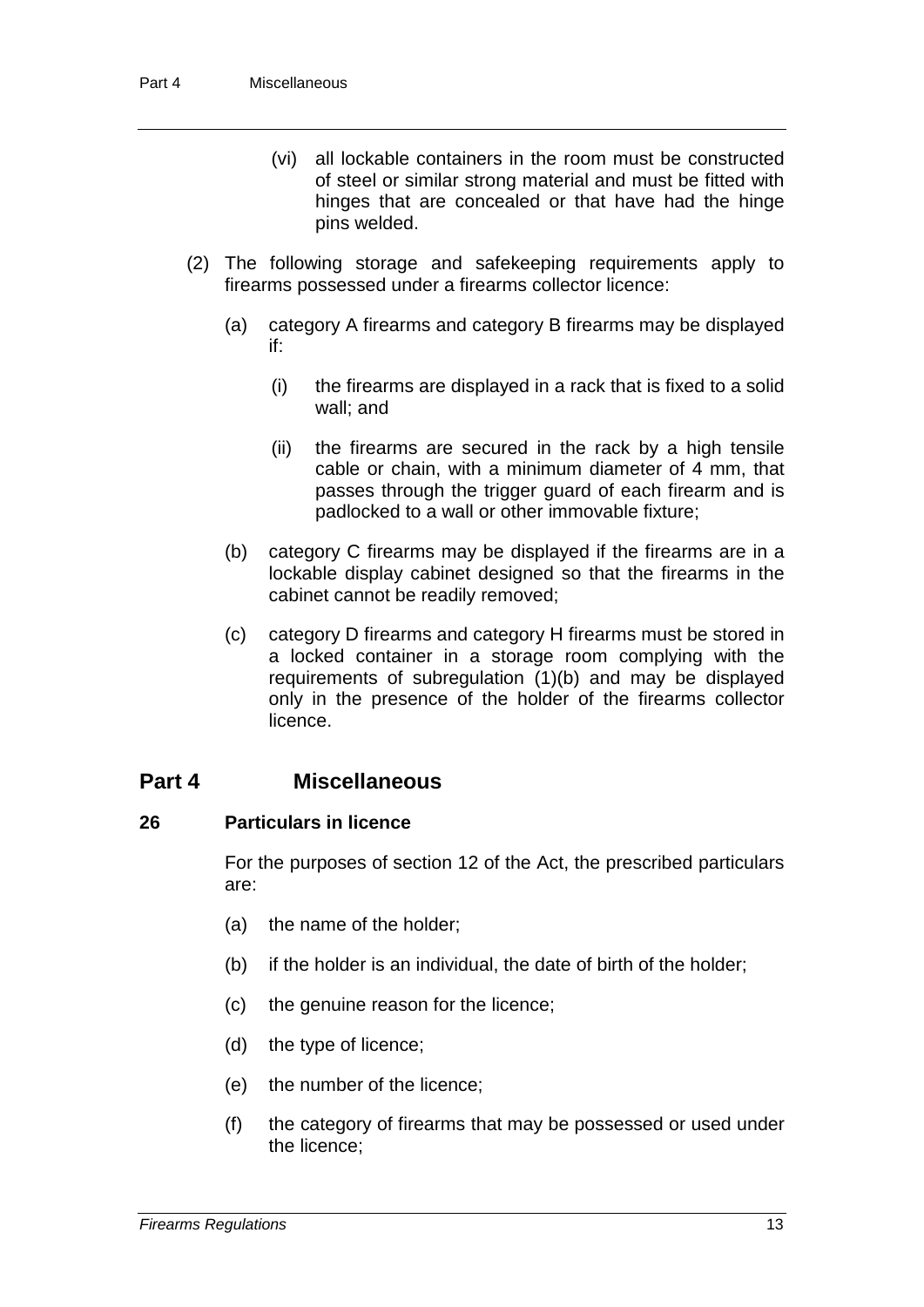- (g) the expiry date of the licence;
- (h) the conditions to which the licence is subject;
- (j) in relation to a firearms dealer licence and firearms armourer licence, the business name, if any, of the holder; and
- (j) in relation to a firearms employee licence, the name of the employer of the holder.

#### **27 Firearms dealer's register and return**

- (1) For the purposes of section 18 of the Act, the prescribed particulars for each purchase, receipt, sale or transfer of a firearm by the holder of a firearms dealer licence are:
	- (a) the name and address of the person involved in the purchase, receipt, sale or transfer;
	- (b) the number of the person's licence authorising the person to possess or use the firearm;
	- (c) the number of the person's permit to purchase or acquire the firearm;
	- (d) for each firearm that is or has been in the possession of the holder of the firearms dealer licence:
		- (i) the date of its initial purchase or receipt by the holder and of its subsequent sale or transfer;
		- (ii) the name and address of the person who initially gave possession of it to the holder; and
		- (iii) when it is sold or transferred, its make, serial number, calibre, type, action and magazine capacity (if any).
- (2) For the purposes of section 18(3) of the Act, the prescribed form is Form 1 in the Schedule.

#### **28 Firearms armourer's record**

For the purposes of section 22(5) of the Act, the prescribed form is Form 2 in the Schedule.

#### **29 Firearms collector's record**

For the purposes of section 24(3) of the Act, the prescribed form is Form 3 in the Schedule.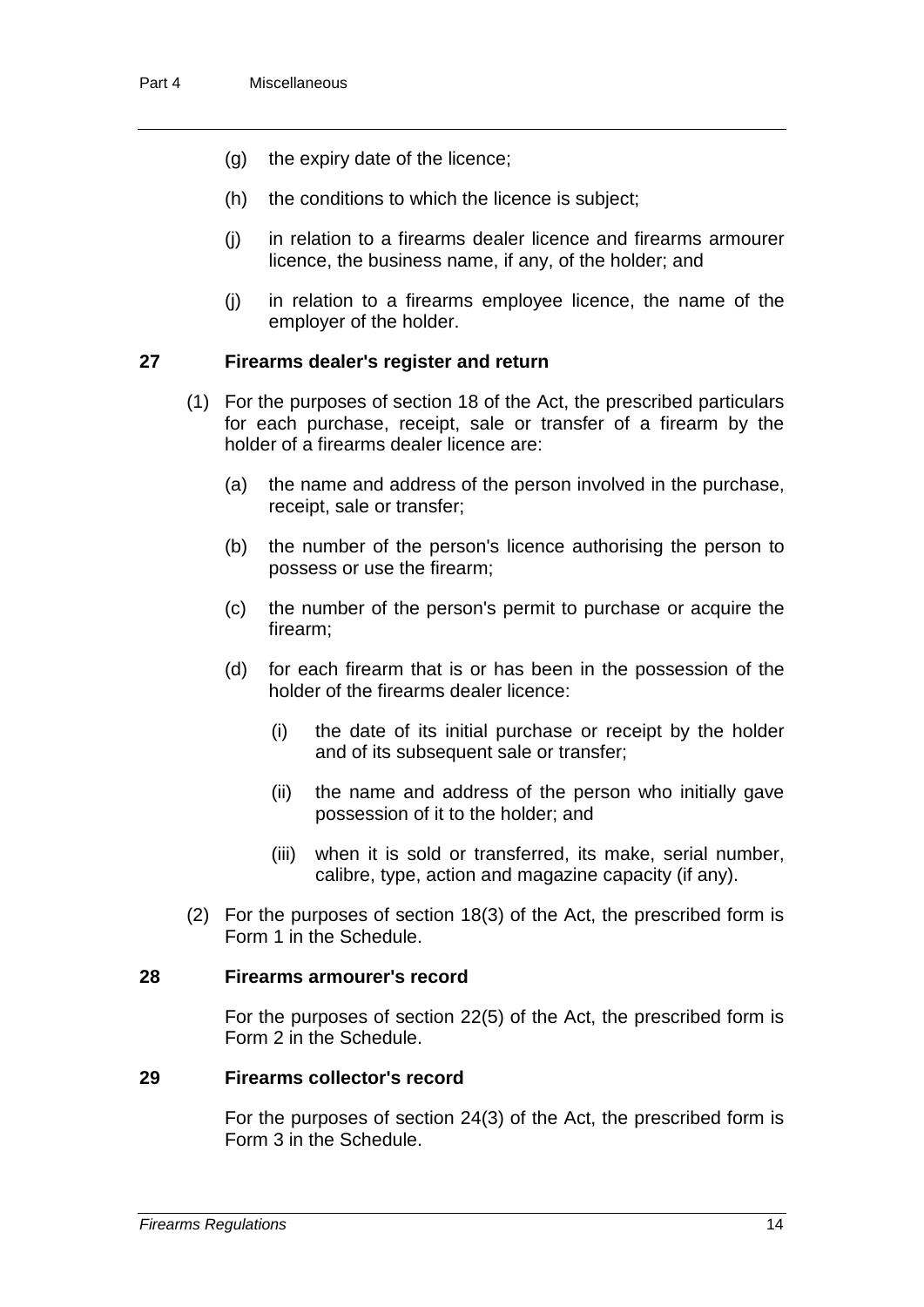#### **30 Automatic cancellation of licences and permits**

For the purposes of section 40(2) of the Act, the following conditions are prescribed:

- (a) a condition authorising the carrying of category H firearms whilst physically present during the transfer or security of money or other valuable items in the course of duty as a security guard;
- (b) a condition authorising the carrying of category H firearms for approved purposes;
- (c) a condition requiring a pistol to be in a holster and is secured by an approved trigger guard;
- (d) a condition that firearms of a person's employer be possessed or used only in the course of employment;
- (e) a condition authorising the possession or use of category H firearms for approved activities;
- (f) a condition prohibiting the carrying of category H firearms concealed on the person.

#### **31 Notice of appeal**

For the purposes of section 51 of the Act, the prescribed form is Form 4 in the Schedule.

#### **32 Transporting prohibited firearms or pistols**

For the purposes of section 66 of the Act, a prohibited firearm or pistol must be conveyed by registered post or by a commercial freight carrier.

#### **33 Recognition of interstate licences**

- (1) For the purposes of section 92(b) of the Act, while a person who is a resident of a State or another Territory of the Commonwealth is residing temporarily in the Territory the person is not required to hold a licence to possess category A or category B firearms if the person is the holder of a corresponding licence.
- (2) In subregulation (1), *residing temporarily* means residing for a period less than 3 months.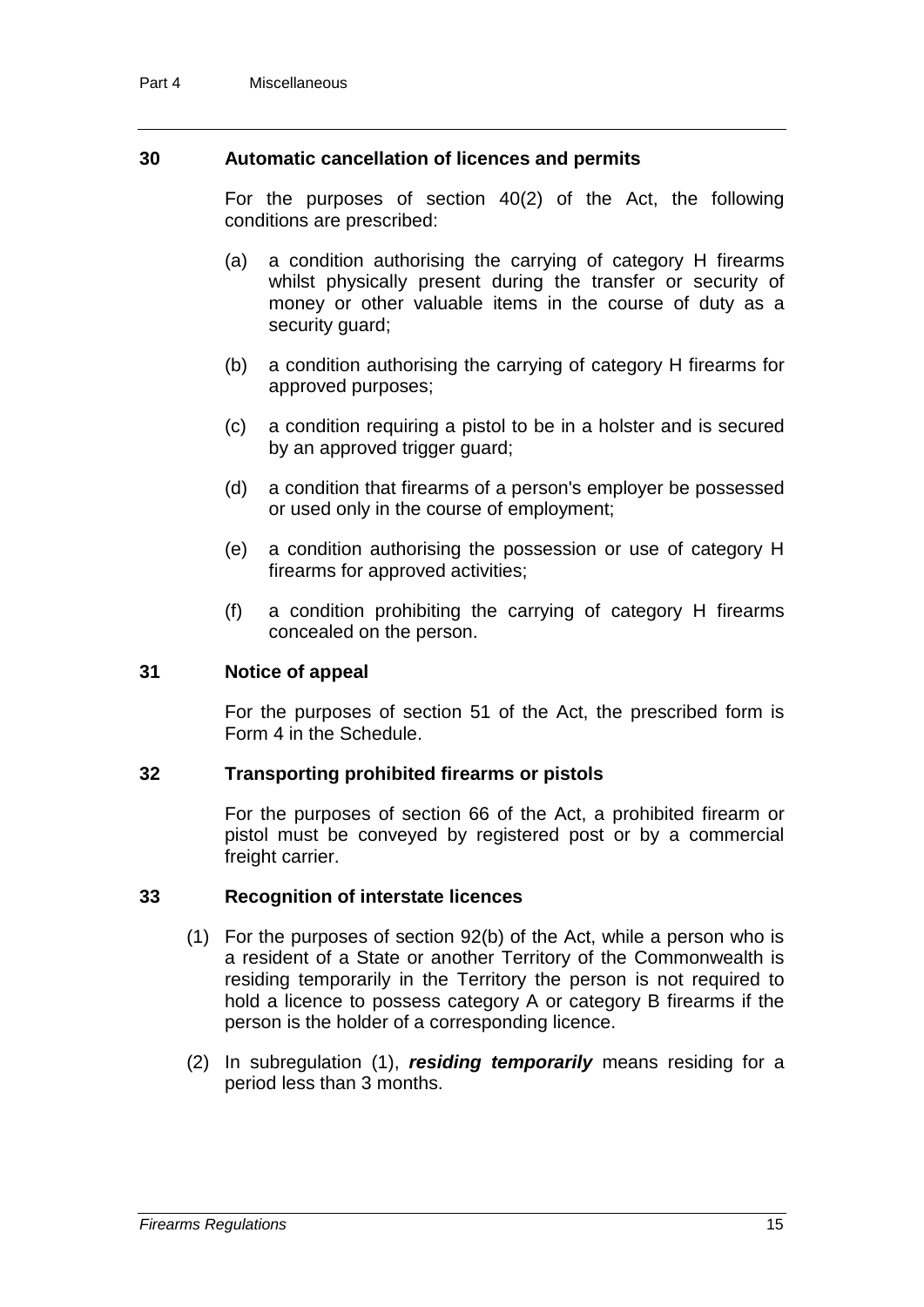#### **34 International competitors – prescribed information**

- (1) For the purposes of section 33A(2) of the Act, the following information is prescribed:
	- (a) the international competitor's full name, address and date of birth;
	- (b) the international competitor's passport or visa number (including details of the country of issue and date of expiry);
	- (c) the make, model, calibre, action and serial number of the firearm being imported by the international competitor;
	- (d) the international competitor's reason for importing more than one firearm (if applicable);
	- (e) the international competitor's firearms licence from his or her country of residence showing the official stamp or other mark of the issuing authority, a photograph of the applicant, the country of issue, the date of expiry and the classes or categories of firearms to which the licence relates;
	- (f) the dates and locations of shooting competition events in which the international competitor will participate;
	- (g) the period the international competitor intends to stay in Australia.
- (2) If an international competitor is unable to produce a firearms licence as required by subregulation (1)(e), the international competitor will be taken to have complied with the paragraph if the international competitor provides to the Commissioner a clearance certificate, containing a photograph of the international competitor and signed by the relevant authority in the international competitor's country of residence, declaring that the international competitor is lawfully entitled to possess, carry and use firearms in that country of the categories or classes named in the certificate.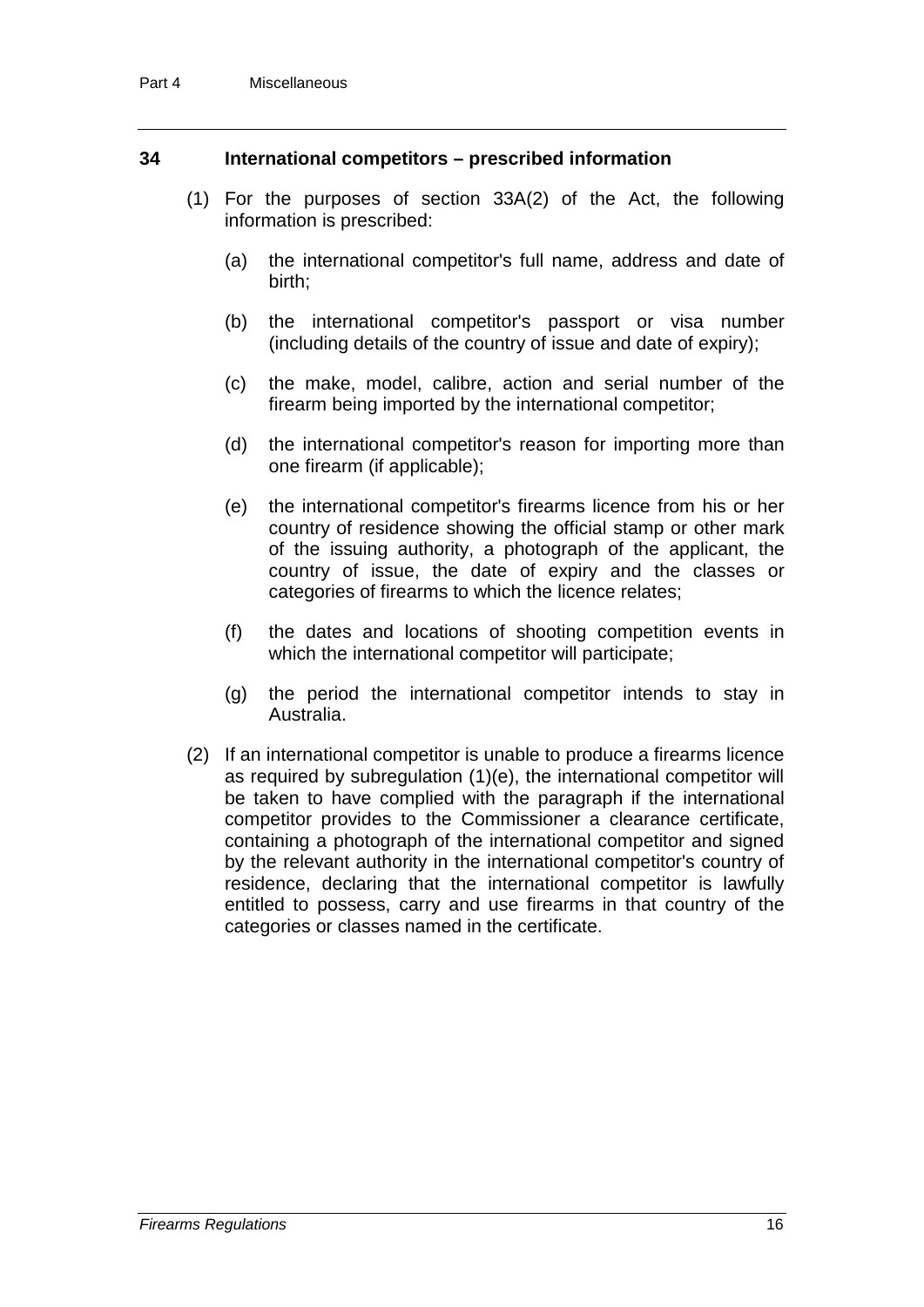# **Schedule**

# FORM 1

regulation 27

# NORTHERN TERRITORY OF AUSTRALIA

# *Firearms Act*

# Firearms dealer return

(Name, address and licence number of holder of firearms dealer licence)

Quarter ending:

Description of firearms purchased/received/sold or transferred:

Make: Type: Calibre: Model: Serial number:

Type of service provided:

Purchased/received/sold/transferred

Date of service:

Firearm purchased/received from: (name and address)

Firearm disposed of:

Sold/transferred/hired/redeemed

Name and address of purchaser/hirer/redeemer:

Date of sale/transfer/hire/redemption:

Permit number:

Licence number of purchaser/transferee:

Type of licence:

Dated 19 .

………………………………… Dealer's signature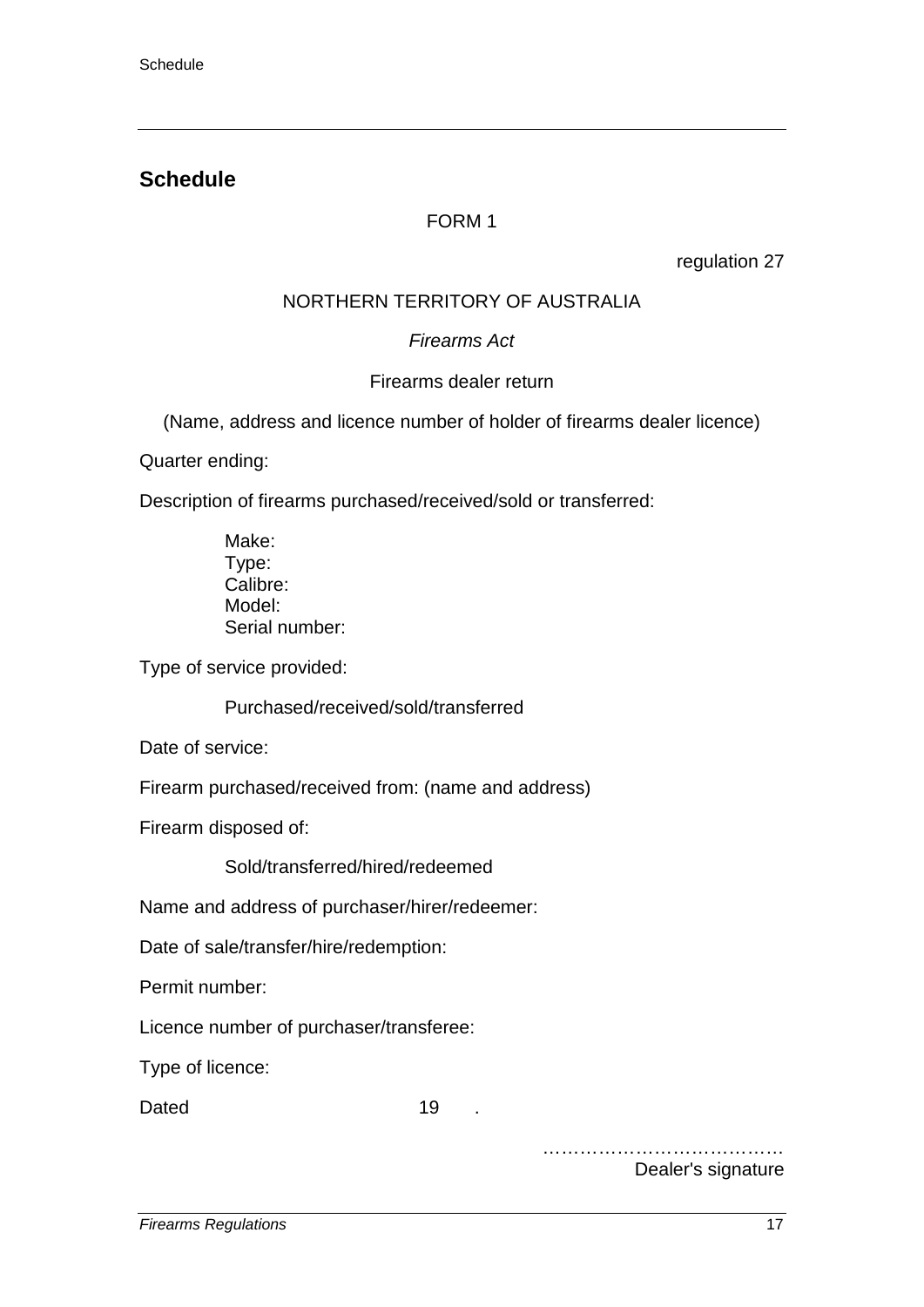### FORM 2

regulation 28

### NORTHERN TERRITORY OF AUSTRALIA

# *Firearms Act*

# FIREARMS ARMOURER'S RECORD

number

Description of firearm

Date of firearm

Make Model Type Calibre Serial

Name and address of owner

Received Returned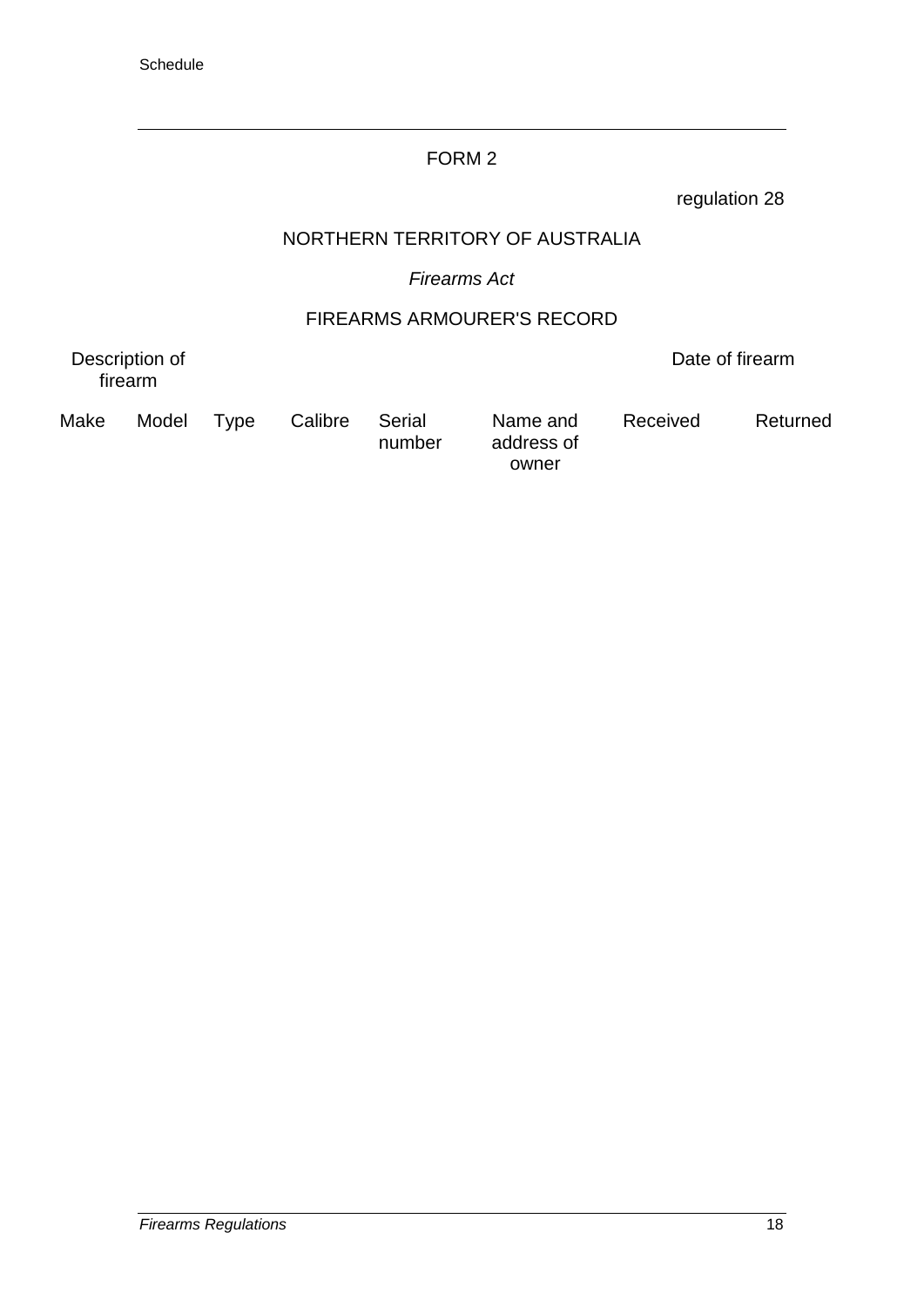### FORM 3

regulation 29

### NORTHERN TERRITORY OF AUSTRALIA

# *Firearms Act*

### FIREARMS COLLECTOR'S RECORD

Description of firearm

| Make | Tvpe | Cal. | Serial<br>no. | Date<br>acquired | Purchase from<br>(name and<br>address) | Disposed of<br>to (name and<br>address) | Date<br>disposed<br>0t | Disposed of<br>to/purchased<br>from licence | Class |
|------|------|------|---------------|------------------|----------------------------------------|-----------------------------------------|------------------------|---------------------------------------------|-------|
|      |      |      |               |                  |                                        |                                         |                        | no.                                         |       |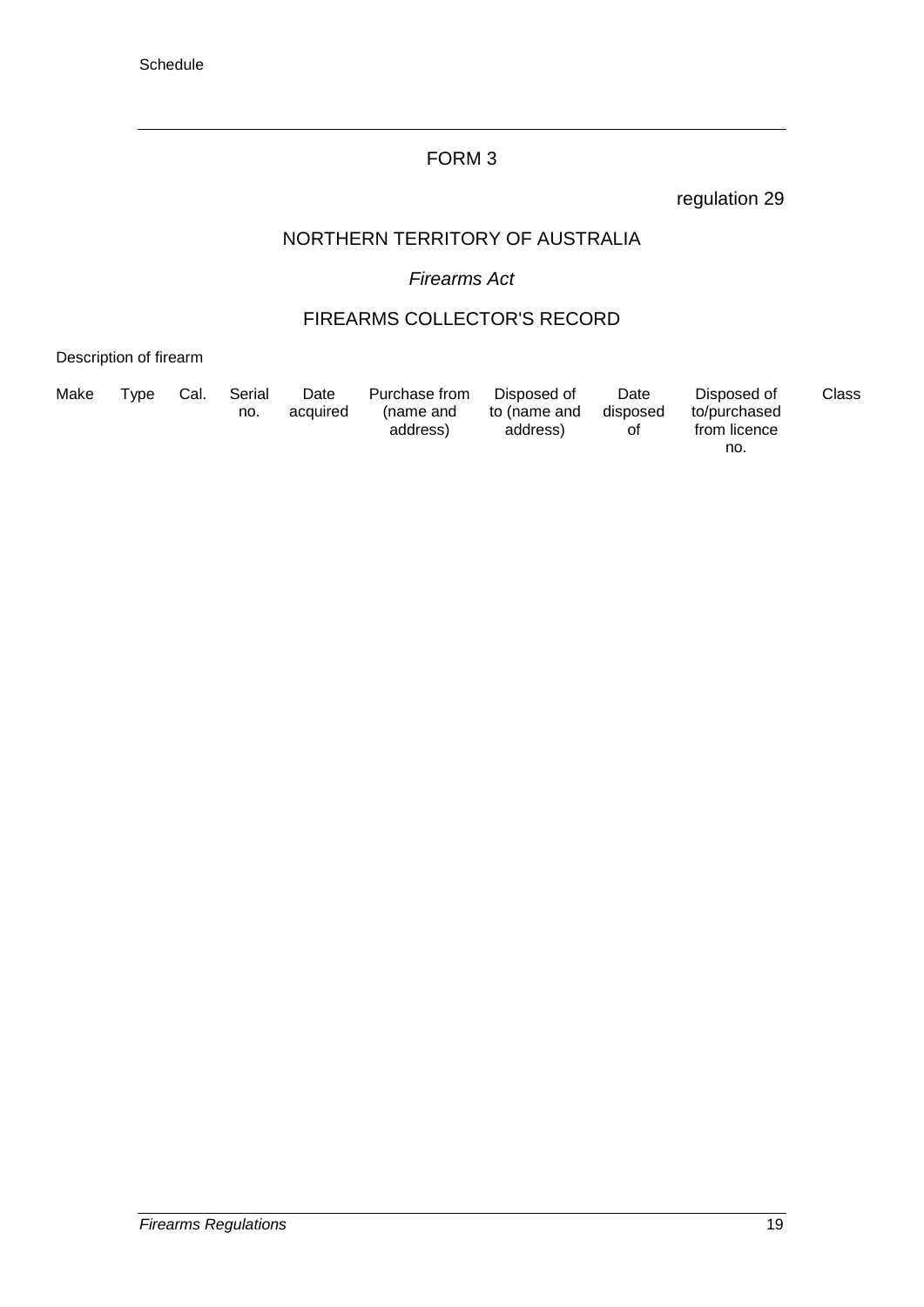# FORM 4

| regulation 31                                                                                                                                                                                  |  |  |
|------------------------------------------------------------------------------------------------------------------------------------------------------------------------------------------------|--|--|
| NORTHERN TERRITORY OF AUSTRALIA                                                                                                                                                                |  |  |
| <b>Firearms Act</b>                                                                                                                                                                            |  |  |
| <b>NOTICE OF APPEAL</b>                                                                                                                                                                        |  |  |
| (name of appellant)                                                                                                                                                                            |  |  |
| (residential address of appellant)                                                                                                                                                             |  |  |
| in accordance with section 51 of the Firearms Act, appeal to the Firearms<br>Appeal Tribunal against the decision of the Commissioner of Police on<br>(particulars of Commissioner's decision) |  |  |
|                                                                                                                                                                                                |  |  |
| $19$ .<br>Dated                                                                                                                                                                                |  |  |
| (Appellant)                                                                                                                                                                                    |  |  |
| To the Commissioner of Police<br>Darwin.                                                                                                                                                       |  |  |
| Take note that the appeal is to be heard by the Firearms Appeal Tribunal                                                                                                                       |  |  |

sitting at .........…………........ at ...…... am/pm on .........…………….......... 19 .

Dated 19.

.....................…………………… for the Tribunal